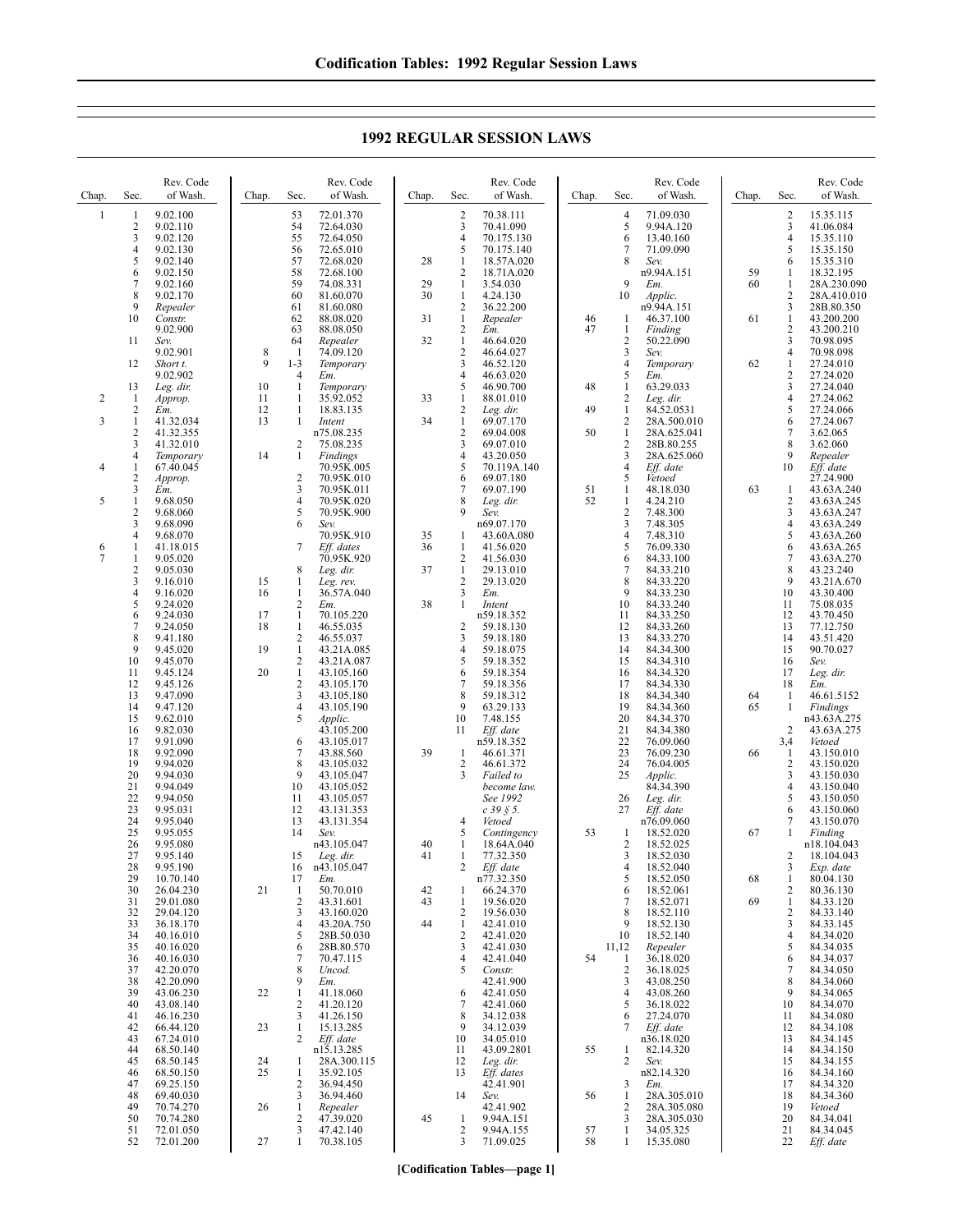| Chap.    | Sec.                                    | Rev. Code<br>of Wash.       | Chap.    | Sec.                             | Rev. Code<br>of Wash.      | Chap.      | Sec.                           | Rev. Code<br>of Wash.    | Chap. | Sec.                           | Rev. Code<br>of Wash.     | Chap.      | Sec.                | Rev. Code<br>of Wash.      |
|----------|-----------------------------------------|-----------------------------|----------|----------------------------------|----------------------------|------------|--------------------------------|--------------------------|-------|--------------------------------|---------------------------|------------|---------------------|----------------------------|
| 70       | 1                                       | 84.34.923<br>89.08.400      | 79       | -1<br>2                          | 19.27.180<br>19.28.010     | 101        | $\mathbf{1}$                   | 90.72.905<br>Findings    | 111   | 5<br>1                         | Repealer<br>Findings      |            | 4<br>5              | 60.04.041<br>60.04.051     |
| 71       | $\mathbf{1}$<br>$\overline{\mathbf{c}}$ | 15.86.010<br>15.86.020      | 80       | $\mathbf{1}$<br>$\sqrt{2}$       | 82.65A.010<br>82.65A.020   |            |                                | Intent<br>81.112.010     |       | 2                              | n26.50.030<br>26.50.030   |            | 6<br>7              | 60.04.081<br>60.04.091     |
|          | 3<br>$\overline{4}$                     | 15.86.030<br>15.86.031      |          | 3<br>$\overline{4}$              | 82.65A.030<br>82.65A.040   |            | $\overline{2}$<br>3            | 81.112.020<br>81.112.030 |       | 3<br>4                         | Vetoed<br>26.50.060       |            | 8<br>9              | 60.04.141<br>60.04.151     |
|          | 5                                       | 15.86.050                   |          | 5<br>6                           | Leg. dir.                  |            | $\overline{4}$<br>5            | 81.112.040               |       | 5                              | Vetoed                    |            | 10                  | 60.04.161                  |
|          | 6<br>7                                  | 15.86.080<br>15.86.060      |          |                                  | Exp. date<br>Savings       |            | 6                              | 81.112.050<br>81.112.060 |       | 6<br>7                         | Temporary<br>26.50.010    |            | 11<br>12            | 60.04.171<br>60.04.181     |
|          | 8<br>9                                  | 15.86.090<br>15.86.100      |          |                                  | Applic.<br>82.65A.900      |            | $\tau$<br>8                    | 81.112.070<br>81.112.080 |       | 8<br>9                         | 26.50.020<br>4.08.050     |            | 13<br>14            | 60.04.221<br>60.04.902     |
|          | 10<br>11                                | 15.86.070<br>15.86.110      |          | 7                                | Eff. date<br>82.65A.901    |            | 9<br>10                        | 81.112.090<br>81.112.100 |       | 10<br>11                       | 12.04.140<br>12.04.150    |            | 15                  | Eff. date<br>60.04.903     |
|          | 12<br>13                                | 42.17.310<br>n15.86.090     | 81<br>82 | $\mathbf{1}$<br>$\mathbf{1}$     | 82.04.339<br>47.56.720     |            | 11<br>12                       | 81.112.110<br>81.112.120 |       | 12<br>13                       | 26.28.015<br>Vetoed       | 127<br>128 | 1<br>$\mathbf{1}$   | 10.14.160<br>18.71.205     |
| 72       | 14<br>$\mathbf{1}$                      | Leg. dir.<br>n41.26.005     | 83       | $\mathbf{1}$<br>$\sqrt{2}$       | 28A.625.041<br>28A.625.065 |            | 13<br>14                       | 81.112.130<br>81.112.140 |       | 14                             | Sev.<br>26.50.903         |            | 2<br>3              | 18.73.130<br>18.73.140     |
|          | $\overline{\mathbf{c}}$                 | 41.26.005                   |          | 3                                | 28B.80.255                 |            | 15                             | 81.112.150               | 112   | -1                             | 28A.630.140               |            | 4                   | 18.73.150                  |
|          | 3<br>$\overline{4}$                     | 41.26.075<br>41.32.005      |          | $\overline{4}$<br>5              | 28B.80.265<br>Repealer     |            | 16<br>17                       | 81.112.160<br>81.112.170 | 113   | $\overline{2}$<br>-1           | 28A.630.295<br>n43.70.460 |            | 5<br>6              | 18.73.240<br>18.130.040    |
|          | 5<br>6                                  | 41.32.215<br>41.32.310      | 84       | 6<br>1                           | Eff. date<br>Repealer      |            | 18<br>19                       | 81.104.010<br>81.104.015 |       | $\overline{2}$<br>3            | 43.70.460<br>43.70.470    | 129        | 1<br>2              | 43.43.680<br>43.43.690     |
|          | 7<br>8                                  | 41.32.755<br>41.40.005      | 85<br>86 | $\mathbf{1}$<br>$\mathbf{1}$     | 43.19.1906<br>9.95.210     |            | 20<br>21                       | 81.104.030<br>81.104.040 | 114   | $\mathbf{1}$<br>2              | 46.72.020<br>46.72.030    | 130        | 3<br>$\mathbf{1}$   | Leg. dir.<br>46.20.342     |
|          | 9<br>10                                 | 41.40.145<br>41.50.210      |          | $\overline{c}$<br>$\mathfrak{Z}$ | 10.99.040<br>26.50.010     |            | 22<br>23                       | 81.104.050<br>81.104.100 |       | 3<br>$\overline{4}$            | 46.72.070                 | 131        | 2<br>$\mathbf{1}$   | Em.<br>70.95G.020          |
|          | 11                                      | Leg. rev.                   |          | $\overline{4}$                   | 26.50.060                  |            | 24                             | 81.104.120               |       | 5                              | 46.72.080<br>46.72.120    |            | $\overline{c}$      | 70.95H.030                 |
| 73       | 12<br>$\mathbf{1}$                      | Repealer<br>43.21B.110      | 87       | 5<br>$\mathbf{1}$                | 26.50.110<br>15.28.180     |            | 25<br>26                       | 81.104.140<br>81.104.150 | 115   | 6<br>1                         | 46.72.130<br>19.72.107    |            | 3<br>4              | 36.58.040<br>36.58.090     |
|          | $\sqrt{2}$<br>3                         | 43.21B.300<br>43.21B.310    | 88       | $\mathbf{1}$<br>$\overline{2}$   | 75.50.130<br>Vetoed        |            | 27<br>28                       | 81.104.160<br>81.104.170 |       | $\overline{2}$                 | Applic.<br>19.72.900      | 132        | 1<br>$\overline{c}$ | 19.27.192<br>4.24.560      |
|          | $\overline{4}$<br>5                     | 43.21I.010<br>43.211.020    | 89<br>90 | $\mathbf{1}$<br>$\mathbf{1}$     | 41.16.040<br>Repealer      |            | 29<br>30                       | 81.104.180<br>81.104.190 | 116   | $\mathbf{1}$<br>$\overline{2}$ | 9.45.260<br>18.160.030    | 133        | 3<br>$\mathbf{1}$   | Em.<br>60.68.015           |
|          | 6<br>7                                  | 82.23B.010<br>82.23B.020    | 91<br>92 | -1<br>$\mathbf{1}$               | Repealer<br>18.85.040      |            | 31<br>32                       | 47.80.060<br>Leg. dir.   |       | 3<br>4                         | 18.160.100<br>18.160.110  |            | 2<br>3              | 60.68.035<br>60.68.045     |
|          | 8<br>9                                  | 82.23B.045                  |          | $2 - 4$<br>5                     | Vetoed                     |            | 33                             | 81.112.900               |       | 5                              | Em.                       |            | $\overline{4}$      | Eff. date                  |
|          | 10                                      | 82.23B.030<br>82.23B.040    |          |                                  | Eff. date<br>n18.85.040    |            | 34                             | Sev.<br>81.112.901       | 117   | 1<br>2                         | 28B.35.190<br>28B.40.190  | 134        | $\mathbf{1}$        | 60.68.903<br>Short t.      |
|          | 11<br>12                                | 43.21I.030<br>88.40.011     | 93       | $\mathbf{1}$<br>$\overline{2}$   | 2.36.010<br>2.36.080       |            | 35                             | Eff. date<br>81.112.902  |       | 3                              | Findings<br>n35.21.775    |            | $\overline{2}$      | 63.19.900<br>63.19.010     |
|          | 13<br>14                                | 88.40.020<br>88.40.040      |          | 3<br>$\overline{4}$              | 2.36.093<br>2.36.095       | 102<br>103 | 1<br>$\mathbf{1}$              | 81.40.010<br>18.04.015   |       | 4<br>5                         | 35.21.775<br>35.21.778    |            | 3<br>4              | 63.19.020<br>63.19.030     |
|          | 15<br>16                                | 88.44.010<br>88.44.100      |          | 5<br>6                           | 2.36.100<br>4.44.160       |            | $\overline{2}$<br>3            | 18.04.025<br>18.04.035   |       | 6<br>7                         | 35.21.779<br>Temporary    |            | 5<br>6              | 63.19.040<br>63.19.050     |
|          | 17                                      | 88.44.110                   | 94       | 1                                | 49.46.130                  |            | $\overline{4}$                 | 18.04.045                |       | 8                              | Repealer                  |            | 7                   | 63.19.060                  |
|          | 18<br>19                                | 88.46.010<br>88.46.050      | 95       | $\mathbf{1}$<br>$\sqrt{2}$       | 43.131.329<br>43.131.330   |            | 5<br>6                         | 18.04.055<br>18.04.065   |       | 9<br>10                        | 38.54.010<br>38.54.020    |            | 8<br>9              | 63.19.070<br>63.19.080     |
|          | 20<br>21                                | 88.46.060<br>88.46.070      | 96       | 3<br>$\mathbf{1}$                | Contingency<br>43.113.005  |            | $\overline{7}$<br>8            | 18.04.105<br>18.04.180   |       | 11<br>12                       | 38.54.030<br>38.54.040    |            | 10<br>11            | 63.19.090<br>63.19.100     |
|          | 22<br>23                                | 88.46.080<br>88.46.090      |          | $\overline{2}$<br>3              | 43.113.010<br>43.113.020   |            | 9<br>10                        | 18.04.205<br>18.04.215   |       | 13<br>14                       | 38.54.050<br>Leg. dir.    |            | 12<br>13            | 63.19.110<br>19.52.010     |
|          | 24<br>25                                | 88.46.110<br>90.48.120      |          | $\overline{4}$<br>5              | 43.113.030<br>Leg. dir.    |            | 11<br>12                       | 18.04.295<br>18.04.305   | 118   | 15<br>-1                       | Em.<br>42.40.020          |            | 14<br>15            | 62A.1-201<br>63.10.020     |
|          | 26<br>27                                | 90.48.140<br>90.48.144      | 97       | $\mathbf{1}$<br>$\overline{c}$   | 41.24.030<br>41.24.170     |            | 13<br>14                       | 18.04.335<br>18.04.345   |       | $\overline{c}$<br>3            | 42.40.040<br>42.40.050    |            | 16<br>17            | 63.14.010<br>Leg. dir.     |
|          | 28                                      | 90.48.366                   |          | 3                                | Eff. date                  |            | 15                             | 18.04.350                |       | 4                              | 49.60.210                 |            | 18                  | Sev.                       |
|          | 29<br>30                                | 90.48.368<br>90.48.400      | 98       | -1                               | n41.24.030<br>70.122.010   |            | 16<br>17                       | 18.04.390<br>18.04.405   |       | 5<br>6                         | 49.60.250<br>43.09.050    | 135        | 1                   | 63.19.901<br>Uncod.        |
|          | 31<br>32                                | 90.56.010<br>90.56.100      |          | $\overline{c}$<br>3              | 70.122.020<br>70.122.030   | 104        | 18<br>$\mathbf{1}$             | 18.04.183<br>43.43.842   |       | 7<br>8                         | 43.88.160<br>43.88.160    | 136        | 2<br>$\mathbf{1}$   | Em.<br>74.04.005           |
|          | 33<br>34                                | 90.56.210<br>90.56.300      |          | 4<br>5                           | 70.122.110<br>70.122.051   | 105        | $\mathbf{1}$<br>$\overline{2}$ | 90.58.020<br>90.58.100   |       | 9                              | Exp. date<br>n43.88.160   |            | $\overline{c}$<br>3 | 74.12.010<br>Repealer      |
|          | 35<br>36                                | 90.56.310<br>90.56.330      |          | 6<br>7                           | 70.122.060<br>70.122.070   | 106        | 3<br>$\mathbf{1}$              | 90.58.140<br>58.09.090   |       | 10                             | Eff. date<br>n43.88.160   | 137        | 1                   | Findings<br>28A.630.860    |
|          | 37<br>38                                | 90.56.380<br>90.56.390      |          | 8<br>9                           | 70.122.080<br>70.122.090   | 107        | $\overline{c}$<br>$\mathbf{1}$ | Vetoed<br>19.02.020      | 119   | 11                             | Approp.<br>41.26.520      |            | 2<br>3              | 28A.630.862<br>28A.630.864 |
|          | 39                                      | 90.56.400                   |          | 10                               | 70.122.100                 |            | $\sqrt{2}$                     | 19.02.075                |       | -1<br>2                        | 41.32.810                 |            | 4                   | 28A.630.866                |
|          | 40<br>41                                | 90.56.450<br>90.56.510      |          | 11                               | Constr.<br>70.122.910      |            | 3<br>$\overline{4}$            | 19.02.080<br>19.02.210   |       | 3<br>4                         | 41.40.710<br>n41.26.520   |            | 5<br>6              | Vetoed<br>28A.630.868      |
|          | 42<br>43                                | 90.56.520<br>Sev.           |          | 12<br>13                         | 70.122.120<br>Applic.      |            | 5<br>6                         | 19.02.085<br>19.80.075   | 120   | 5<br>1                         | Em.<br>43.70.325          |            | 7<br>8              | 28A.630.870<br>28A.630.872 |
|          | 44                                      | 90.56.905<br><b>Savings</b> |          | 14                               | 70.122.915<br>43.70.480    |            | 7<br>8                         | 23B.01.220<br>Repealer   | 121   | 1<br>2                         | 76.56.020<br>43.131.333   |            | 9<br>10             | 28A.630.874<br>28A.630.876 |
|          | 45                                      | 82.23B.901<br>Applic.       |          | 15<br>16                         | Repealer<br>Leg. dir.      |            | 9                              | Eff. dates<br>n19.02.020 | 122   | 3<br>1                         | 43.131.334<br>63.29.020   |            | 11<br>12            | 28A.630.878<br>Short t.    |
|          | 46                                      | Eff. dates                  |          | 17                               | Sev.                       | 108        | 1                              | 68.50.160                | 123   | 1                              | 72.09.100                 |            |                     | 28A.630.880                |
| 74       | 1                                       | 82.23B.902<br>52.06.085     | 99       | $\mathbf{1}$                     | 70.122.920<br>35.20.270    |            | $\sqrt{2}$<br>3                | 74.08.120<br>74.08.125   | 124   | 2<br>-1                        | 82.29A.130<br>51.44.070   |            | 13<br>14            | Leg. dir.<br>Exp. date     |
|          | 2<br>3                                  | 52.14.013<br>52.06.150      | 100      | 1                                | Findings<br>n90.72.030     | 109        | 1                              | Findings<br>n70.54.280   | 125   | 1<br>$\overline{2}$            | 18.180.010<br>36.22.210   |            | 15<br>16            | Sev.<br>Temporary          |
| 75       | 1<br>$\overline{2}$                     | 9.94A.030<br>9.94A.120      |          | $\overline{c}$<br>3              | 90.72.030<br>90.72.040     |            | 2<br>3                         | 70.54.280<br>70.54.290   |       | 3<br>$\overline{4}$            | 18.180.020<br>18.180.030  | 138        | 17<br>-1            | Em.<br>48.66.020           |
|          | 3<br>4                                  | 9.94A.320<br>9.94A.360      |          | 4<br>5                           | 90.72.045<br>90.72.065     |            | $\overline{4}$<br>5            | 70.54.300<br>Contingency |       | 5<br>6                         | 18.180.040<br>Leg. dir.   |            | 2<br>3              | 48.66.030<br>48.66.035     |
|          | 5<br>6                                  | 9.94A.440<br>72.09.310      |          | 6<br>7                           | 90.72.070<br>90.72.080     | 110        | 6<br>1                         | Leg. dir.<br>18.06.010   |       | 7                              | Constr.<br>18.180.900     |            | 4<br>5              | 48.66.041<br>48.66.050     |
| 76       | -1                                      | 3.34.100                    |          | 8                                | 88.12.480                  |            | $\overline{c}$                 | 18.06.045                | 126   | $\mathbf{1}$                   | 60.04.011                 |            | 6                   | 48.66.090                  |
| 77<br>78 | 1<br>1                                  | 9.91.025<br>66.28.010       |          | 9<br>10                          | Repealer<br>Sev.           |            | 3<br>$\overline{4}$            | 18.06.080<br>18.06.120   |       | 2<br>3                         | 60.04.031<br>60.04.035    |            | 7<br>8              | 48.66.100<br>48.66.110     |

**[Codification Tables—page 2]**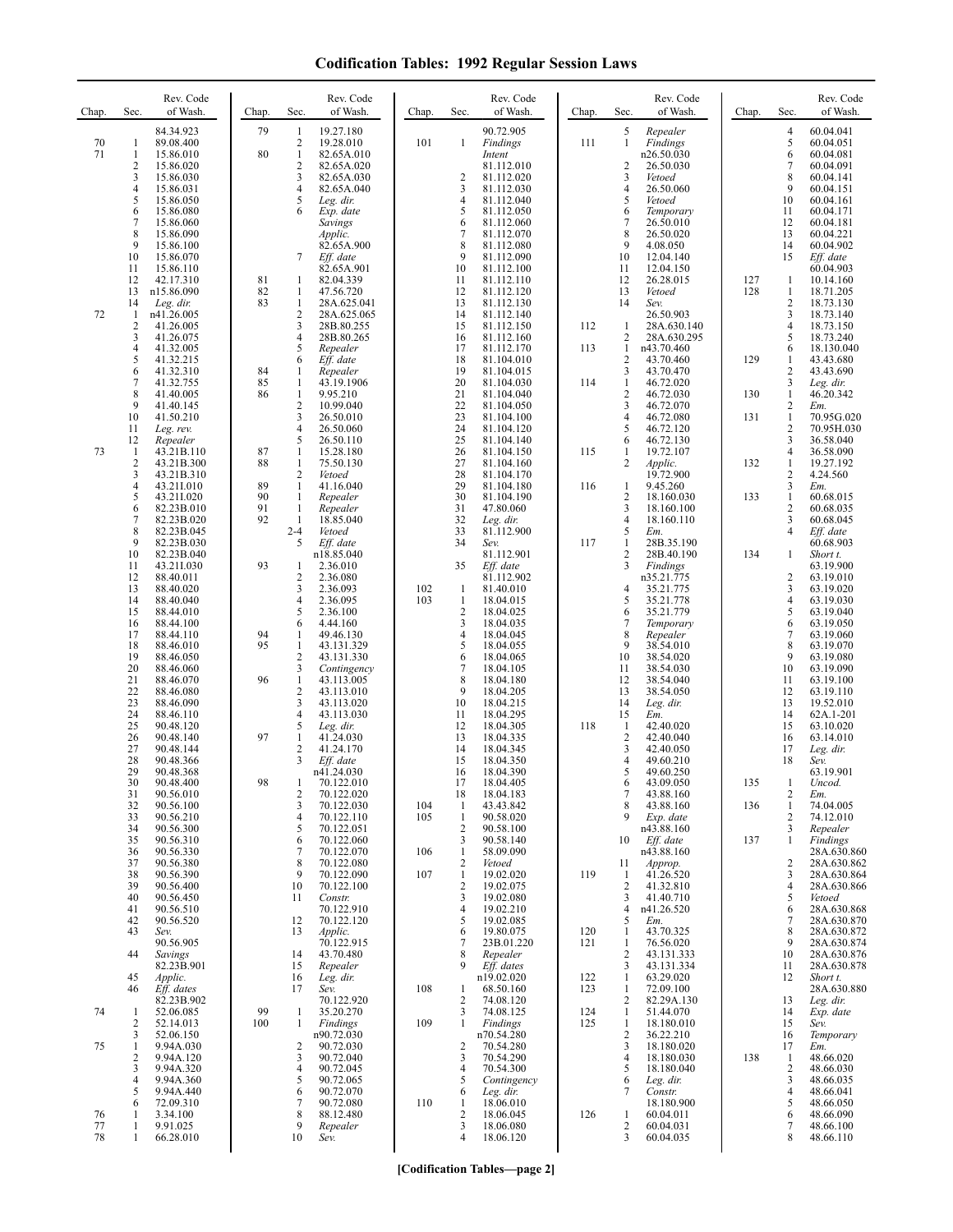## **Codification Tables: 1992 Regular Session Laws**

| Chap. | Sec.                | Rev. Code<br>of Wash.       | Chap.      | Sec.                | Rev. Code<br>of Wash.       | Chap.      | Sec.                           | Rev. Code<br>of Wash.              | Chap. | Sec.                           | Rev. Code<br>of Wash.      | Chap. | Sec.                | Rev. Code<br>of Wash.      |
|-------|---------------------|-----------------------------|------------|---------------------|-----------------------------|------------|--------------------------------|------------------------------------|-------|--------------------------------|----------------------------|-------|---------------------|----------------------------|
| 139   | 9<br>$\mathbf{1}$   | 48.66.130<br>42.17.020      |            | 4<br>5              | 9.94A.320<br>9.41.010       |            | 8<br>9                         | 43.43.839<br>28A.400.306           |       | $\tau$<br>8                    | 70.95J.050<br>70.95J.060   |       | $\overline{c}$<br>3 | 2.08.062<br>2.08.063       |
|       | $\overline{c}$      | 42.17.251                   |            | 6                   | 9.94A.030                   | 160        | 1                              | 15.36.105                          |       | 9                              | 70.95J.070                 |       | $\overline{4}$      | 2.08.064                   |
|       | 3<br>4              | 42.17.260<br>42.17.290      |            | 7<br>8              | 9.94A.120<br>9.94A.150      |            |                                | Intent<br>n70.44.450               |       | 10<br>11                       | 70.95J.080<br>70.95J.090   |       | 5<br>6              | 2.08.065<br>2.32.180       |
|       | 5<br>6              | 42.17.310<br>42.17.320      |            | 9<br>10             | 9.94A.310<br>9.94A.360      |            | 2                              | 15.36.107<br>70.44.460             |       | 12<br>13                       | 43.19A.010<br>43.21B.110   |       | 7                   | Eff. dates<br>n2.08.061    |
|       | 7                   | 42.17.330                   |            | 11                  | 9.94A.440                   |            | 3                              | 69.07.040                          |       | 14                             | 47.28.220                  |       | 8                   | n2.08.061                  |
|       | 8<br>9              | 42.17.340<br>42.17.348      |            | 12<br>13            | 9A.46.060<br>9A.82.010      |            | 4                              | 70.44.450<br>69.07.050             |       | 15<br>16                       | 70.95.255<br>70.95.030     | 190   | 1                   | Finding<br>47.86.035       |
|       | 10<br>11            | 42.17.325<br>42.17.258      |            | 14<br>15            | 13.34.130<br>13.34.190      |            | 5                              | 39.34.030<br>69.07.120             |       | 17<br>18                       | 90.48.465<br>Leg. dir.     |       | 2<br>3              | 53.08.350<br>47.86.030     |
|       | 12                  | Temporary                   |            | 16                  | 43.43.830                   |            |                                | 39.34.040                          | 175   | -1                             | 70.93.010                  |       | $\overline{4}$      | Em.                        |
| 140   | -1<br>2             | 2.32.070<br>Eff. date       | 146        | 17<br>1             | 71.09.020<br>53.12.010      |            | 6<br>7                         | 39.34.050<br>39.34.060             |       | $\overline{2}$<br>3            | 70.93.020<br>82.19.010     | 191   | 1<br>2              | 58.19.010<br>58.19.020     |
| 141   | 1                   | n2.32.070<br>Findings       |            | 2<br>3              | 53.12.172<br>53.12.175      | 162        | $\mathbf{1}$<br>$\overline{c}$ | 36.93.100<br>36.93.157             |       | $\overline{4}$<br>5            | 82.19.020<br>70.93.030     |       | 3<br>4              | Vetoed<br>58.19.045        |
|       | 101                 | n28A.410.040<br>28A.410.040 |            | $\overline{4}$<br>5 | 53.12.221<br>53.12.061      | 163        | $\mathbf{1}$<br>$\sqrt{2}$     | 43.07.300<br>43.07.310             |       | 6<br>$\tau$                    | 70.93.040<br>70.93.050     |       | 5<br>6              | 58.19.055<br>58.19.120     |
|       | 102                 | 28A.410.050                 |            | 6                   | 53.12.047                   |            | $\mathfrak{Z}$                 | 29.60.010                          |       | 8                              | 70.93.180                  |       | 7                   | 58.19.180                  |
|       | 103<br>104          | 28A.405.220<br>Temporary    |            | 7<br>8              | 53.12.115<br>53.12.120      |            | $\overline{4}$<br>5            | 29.60.020<br>29.60.030             |       | 9<br>10                        | Repealer<br>Leg. rev.      |       | 8<br>9              | 58.19.190<br>58.19.265     |
|       | 105                 | Eff. date<br>n28A.405.220   |            | 9<br>10             | 53.12.130<br>53.16.015      |            | 6<br>7                         | 29.60.040<br>29.60.050             |       | 11                             | Eff. date<br>82.19.900     |       | 10<br>11            | 58.19.270<br>58.19.300     |
|       | 201                 | 28A.630.884                 |            | 11                  | 53.16.030                   |            | 8                              | 29.60.060                          | 176   | -1                             | 17.21.020                  |       | 12                  | 58.19.940                  |
|       | 202                 | Par. veto<br>28A.630.885    |            | 12<br>13            | 53.12.260<br>41.04.190      |            | 9<br>10                        | 29.60.070<br>29.60.080             |       | $\overline{c}$<br>3            | 17.21.400<br>17.21.420     |       | 13<br>14            | Repealer<br>Sev.           |
|       | 203<br>301          | Exp. date<br>28A.320.015    | 147        | 14<br>1             | Repealer<br>53.04.020       |            | 11<br>12                       | 29.60.090<br>36.22.220             |       | 4<br>5                         | 17.21.430<br>17.21.410     | 192   | 1                   | 58.19.951<br>41.04.230     |
|       | 302<br>303          | 28A.305.140<br>28A.150.260  |            | 2<br>3              | 53.04.023<br>53.04.082      |            | 13<br>14                       | 36.22.230<br>Leg. dir.             | 177   | 1<br>$\overline{c}$            | 49.48.150<br>49.48.160     | 193   | 2<br>$\mathbf{1}$   | 41.04.245<br>63.14.130     |
|       | 304                 | Repealer                    |            | $\overline{4}$      | Sev.                        |            | 15                             | Eff. date                          |       | 3                              | 49.48.170                  |       | $\overline{c}$      | 63.14.135                  |
|       | 401<br>402          | 28A.230.195<br>28A.230.090  |            | 5                   | n53.04.020<br>53.12.005     |            | 16                             | n29.60.030<br>Vetoed               |       | 4<br>5                         | 49.48.180<br>49.48.190     |       | 3<br>$\overline{4}$ | Vetoed<br>Exp. date        |
|       | 403<br>501          | Repealer<br>28A.150.210     | 148<br>149 | 1<br>$\mathbf{1}$   | 46.16.381<br>48.15.020      | 164<br>165 | $\mathbf{1}$<br>$\mathbf{1}$   | 36.18.040<br>74.04.005             |       | 6<br>7                         | Leg. dir.<br>Sev.          | 194   | 5<br>1              | Em.<br>46.04.465           |
|       | 502                 | 28A.150.205                 | 150        | 1                   | 36.95.060                   |            | $\overline{c}$                 | Temporary                          |       |                                | n49.48.150                 |       | 2                   | 82.08.011                  |
|       | 503<br>504          | 28A.150.220<br>28A.150.290  | 151        | $\mathbf{1}$<br>2   | 7.48.305<br>Vetoed          |            | $\overline{3}$<br>4,5          | 74.25.020<br>Vetoed                | 178   | 1<br>2                         | 9.68A.110<br>Sev.          |       | 3<br>4              | 82.14.049<br>Intent        |
|       | 505<br>506          | 28A.195.010<br>Repealer     | 152        | $\mathbf{1}$<br>2   | 28A.400.391<br>Temporary    | 166        | $1-$<br>30                     | Par. veto<br><i><b>Omnibus</b></i> | 179   | 1                              | n9.68A.110<br>70.05.170    |       | 5                   | n82.08.020<br>46.04.466    |
|       | 507<br>508          | 28A.150.260                 |            | 3<br>$\overline{4}$ | 28A.400.395<br>Contingency  |            |                                | Approp. Act<br>(Uncod.)            |       | $\overline{2}$<br>3            | 42.17.31902<br>Em.         |       | 6<br>7              | 46.16.0101<br>46.87.023    |
|       |                     | Contingent<br>Exp. date     |            | 5                   | Repealer                    |            | 31                             | Repealer                           | 180   | 1                              | 28A.630.820                |       | 8                   | 82.44.023                  |
|       | 509                 | n28A.305.140<br>Contingent  | 153        | $\mathbf{1}$        | Short t.<br>43.98B.900      | 167        | 32<br>$\mathbf{1}$             | Em.<br>43.30.265                   |       | $\overline{c}$<br>3            | 28A.630.840<br>28A.630.845 |       | 9<br>10             | 82.08.020<br>82.08.0201    |
|       |                     | Eff. date<br>n28A.150.205   |            | 2                   | Findings<br>43.98B.005      |            | $\sqrt{2}$<br>3                | 79.01.009<br>Em.                   |       | $\overline{4}$                 | Exp. date<br>28A.630.851   |       | 11<br>12            | 35.58.273<br>81.100.060    |
|       | 601                 | n28A.410.040                |            | 3                   | 43.98B.010                  | 168        | $\mathbf{1}$<br>$\overline{c}$ | 9.41.070                           |       | 5                              | Em.                        |       | 13                  | 81.104.160                 |
|       | 602                 | Sev.<br>n28A.410.040        |            | 4<br>5              | 43.98B.020<br>43.98B.030    |            | 3                              | 9.41.040<br>71.05.240              | 181   | 1<br>$\overline{2}$            | 29.30.086<br>29.30.085     |       | 14                  | Eff. dates<br>n46.04.466   |
| 142   | 1                   | Findings<br>28B.20.283      |            | 6<br>7              | Temporary<br>Sev.           |            | 4                              | Sev.<br>n9.41.070                  |       | 3                              | Eff. date<br>n29.30.086    | 195   | -1<br>2             | 41.40.150<br>41.50.160     |
|       | $\overline{c}$<br>3 | 28B.20.287<br>28B.20.285    |            | 8                   | 43.98B.910<br>43.98B.920    | 169        | 1<br>$\overline{c}$            | 82.32.050<br>82.32.060             | 182   | 1<br>$\overline{c}$            | 74.46.500<br>Contingency   |       | 3                   | Eff. date<br>n41.40.150    |
|       | $\overline{4}$      | 28B.20.289                  |            | 9                   | Leg. dir.                   |            | 3                              | 82.32.100                          | 183   | $\mathbf{1}$                   | Temporary                  | 196   |                     | Findings                   |
|       | 5<br>6              | 28B.20.291<br>28B.20.293    | 154        | $\mathbf{1}$<br>2   | 82.48.020<br>82.48.090      |            | 4                              | Eff. date<br>Applic.               |       | 2<br>3                         | Approp.<br>Em.             |       | 2<br>3              | 28A.600.425<br>28A.600.430 |
|       | 7<br>8              | 28B.20.295<br>Leg. dir.     |            | 3<br>4              | 82.49.010<br>82.49.065      | 170        | -1                             | n82.32.050<br>15.58.030            | 184   | $\mathbf{1}$<br>$\overline{c}$ | 76.48.020<br>76.48.060     |       | 4<br>5              | 28A.600.435<br>28A.600.440 |
| 143   | 1<br>$\overline{c}$ | 26.50.050<br>26.50.060      |            | 5<br>6              | 82.50.400<br>82.50.170      |            | $\overline{2}$<br>3            | 15.58.200<br>15.58.210             | 185   | 3<br>1                         | 76.48.070<br>43.51.270     |       | 6<br>7              | 28A.600.445<br>28A.600.450 |
|       | 3                   | 26.50.070                   |            | 7                   | Eff. date                   |            | $\overline{4}$                 | 15.58.245                          |       | 2                              | Em.                        |       | 8                   | Leg. dir.                  |
|       | 4<br>5              | 26.50.085<br>26.50.095      | 155        | 1                   | n82.48.020<br>28A.600.410   |            | 5<br>6                         | 17.21.110<br>17.21.122             | 186   | 1<br>$\overline{c}$            | 9A.46.110<br>9A.46.020     | 197   | 9<br>$\mathbf{1}$   | Sev.<br>19.85.070          |
|       | 6<br>7              | 26.50.090<br>26.50.100      | 156        | 2<br>$\mathbf{1}$   | 28A.600.415<br>Intent       |            | $\overline{7}$<br>8            | 17.21.126<br>17.21.129             |       | 3<br>4                         | 9A.46.030<br>9A.46.060     |       | 2<br>3              | 19.85.080<br>34.05.670     |
|       | 8<br>9              | 26.50.115<br>26.50.125      |            | 2<br>3              | 67.28.250<br>Temporary      |            | 9<br>10                        | 17.21.200<br>17.21.910             |       | 5<br>6                         | 9A.46.100<br>9.61.230      |       | 4<br>5              | 34.05.680<br>43.17.310     |
|       | 10                  | 10.14.070                   |            | 4                   | Em.                         | 171        | 1                              | 39.04.240                          |       | 7                              | 9.94A.155                  |       | 6                   | Failed to                  |
|       | 11<br>12            | 10.14.080<br>10.14.085      | 157        | 1<br>2              | 41.26.192<br>41.26.194      | 172        | $\mathbf{1}$<br>$\sqrt{2}$     | 43.06.010<br>9.46.360              |       | 8<br>9                         | 10.77.205<br>71.05.425     |       |                     | become law.<br>See 1992    |
|       | 13<br>14            | 10.14.105<br>10.14.090      |            | 3<br>4              | 41.40.059<br>41.40.061      |            | 3<br>$\overline{4}$            | Em.<br>Sev.                        |       | 10                             | Sev.<br>n9A.46.110         |       | 7                   | $c$ 197 $\S$ 9.<br>Vetoed  |
|       | 15                  | 10.14.100                   | 158        | 5                   | Em.<br>47.60.800            |            |                                | n43.06.010                         | 187   | 1<br>2                         | 84.36.381                  |       | 8<br>9              | 34.05.320                  |
|       | 16<br>17            | 10.14.110<br>10.14.115      |            | 1<br>2              | 47.60.802                   | 173        | -1                             | 17.21.100<br>Findings              |       |                                | Applic.<br>n84.36.381      | 198   | 1                   | Contingency<br>Purpose     |
| 144   | 18<br>-1            | 10.14.125<br>Findings       |            | 3<br>4              | 47.60.804<br>47.60.806      |            | 2                              | 70.95J.005<br>49.70.117            | 188   | $\mathbf{1}$                   | Findings<br>Intent         |       | 2                   | 70.190.005<br>74.14A.025   |
|       | 2                   | n43.20A.720<br>43.20A.720   |            | 5<br>6              | 47.60.808<br>Leg. dir.      |            |                                | Purpose<br>70.95J.007              |       | 2                              | n7.69A.020<br>7.69A.020    |       | 3<br>$\overline{4}$ | 70.190.010<br>70.190.020   |
|       | 3                   | 43.20A.725                  | 159        | 1                   | Findings                    |            | 3                              | 49.70.119                          |       | $3 - 5$                        | Vetoed                     |       | 5                   | 70.190.030                 |
|       | 4<br>5              | 43.20A.730<br>80.36.195     |            | 2                   | n28A.400.303<br>28A.400.303 |            | $\overline{4}$                 | 70.95J.010<br>70.104.055           |       | 6<br>7                         | 42.17.31901<br>13.50.050   |       | 6<br>7              | 28A.300.040<br>43.63A.065  |
|       | 6                   | Sev.<br>n43.20A.720         |            | 3<br>4              | 28A.410.010<br>28A.410.090  |            | 5                              | 70.95J.020<br>Eff. dates           |       | 8<br>9                         | 10.97.130<br>10.52.100     |       | 8<br>9              | 43.70.020<br>43.20A.780    |
| 145   | 1<br>2              | 9A.36.120<br>9A.36.130      |            | 5<br>6              | 28A.410.095<br>28A.410.100  |            |                                | n17.21.100<br>70.95J.030           |       | 10                             | Sev.<br>n7.69A.020         |       | 10<br>11            | 50.08.030<br>70.190.900    |
|       | 3                   | 9A.36.140                   |            | 7                   | 43.43.838                   |            | 6                              | 70.95J.040                         | 189   | 1                              | 2.08.061                   |       | 12,13               | Vetoed                     |

**[Codification Tables—page 3]**